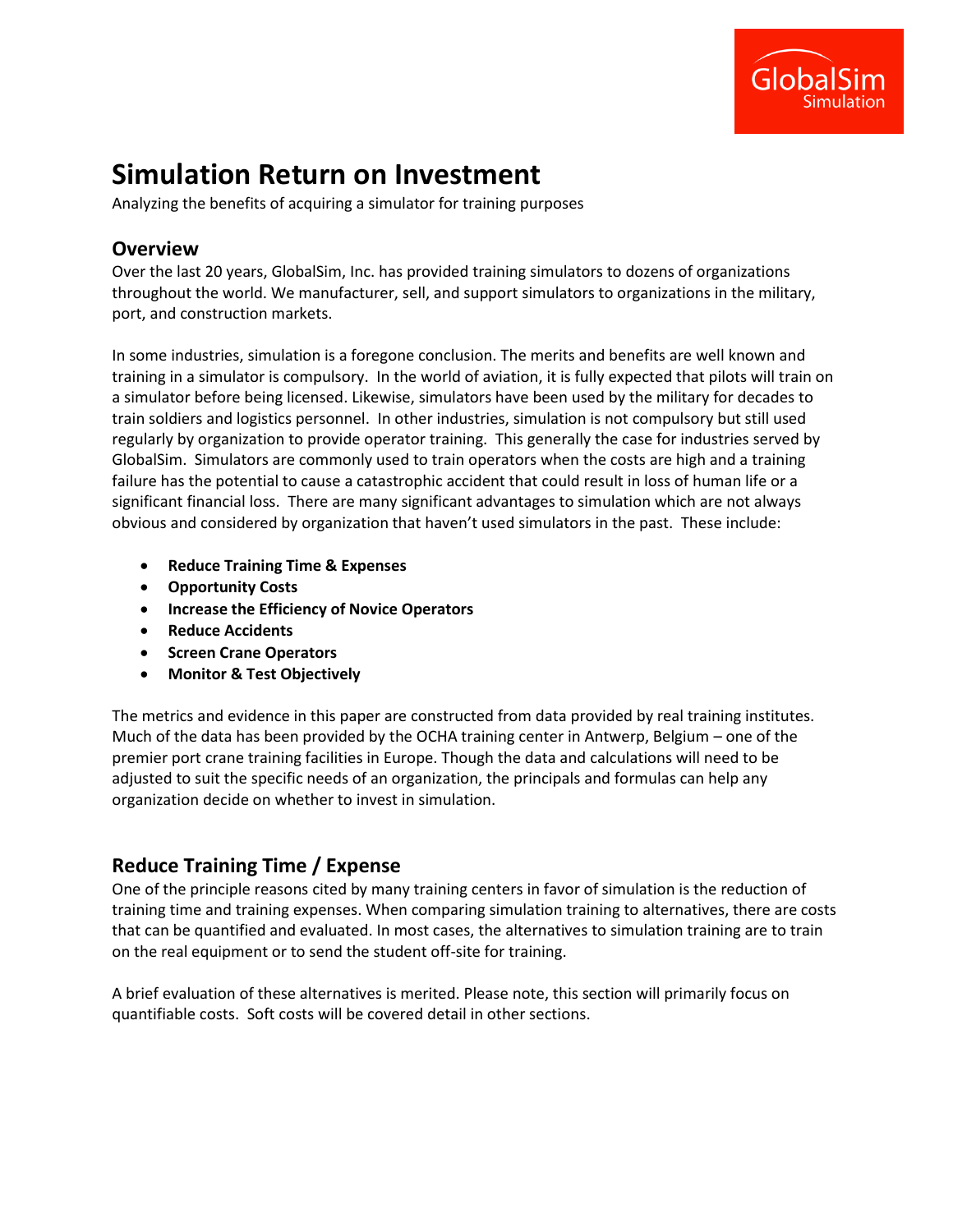

#### **Training on real equipment**

Evaluating the cost of traditional crane training must include the cost of running the equipment, the cost of personnel, and the opportunity cost of not having the equipment available for revenue producing activity.

Approximately half of the cost of operating an STS crane is the cost of personnel.<sup>1</sup> For training, the labor rate for both instructor and the students should be considered. This becomes particularly important if there is one instructor per student operator for the real equipment. With crane simulators, there may be one instructor for multiple students.

Consider the following costs for operating a USD \$5 million ship-to-shore (STS) port crane each year.<sup>2</sup>

Labor cost at an average of 12 hour days = USD \$630,000 Consumables = USD \$50,000 to \$100,000 Depreciation = USD \$250,000 (with 6% interest – USD \$407,500) Energy = USD \$54,000 (at 30 moves/hour and USD \$0.2 per kWh)

Other items also add to the cost of crane operation such as lighting for night operation, brake or motor wear due to improper or abusive operating methods, etc.

#### **Training Off-site**

For some organizations, the risk is too high to have an untrained operator learn on the job. Additionally, there may seldom be a spare crane available for training. Training off-site may seem like a reasonable solution for some organizations, however it can be more expensive than training on the real crane. An Operations Manager for a small port in Peru said he currently spends USD \$100,000 to send 6 people for 6 weeks of crane training in another country. This is more than USD \$16,000 per person (which includes the training costs, as well as the travel, accommodations, and salary). These factors may vary depending upon geography and other factors, but any reasonable amount of research can yield similar numbers. A well-equipped training center in Europe charges over 1500 Euro per day for crane training. And the training could take 10 days.

#### **Training on your own simulator**

The cost savings of training on simulator verses the real equipment are two-fold. First, the cost of operating a simulator is much less than the real equipment. Second, training time is reduced. By using simulation, one port claimed their total crane training time dropped 20%. The training time on the real cranes dropped 50%.<sup>3</sup> A simulator will not eliminate all training on a real crane. But the cost savings come from both reducing the training time on the real crane and having higher productivity on the real crane sooner.

 $\overline{\phantom{a}}$ 

<sup>1</sup> Port Technology International, issue 17. Gerhard Fischer & Laurens Franken, Siemens MC Cranes

<sup>&</sup>lt;sup>2</sup> Ibid

 $3$  OCHA – Training organization for the Port of Antwerp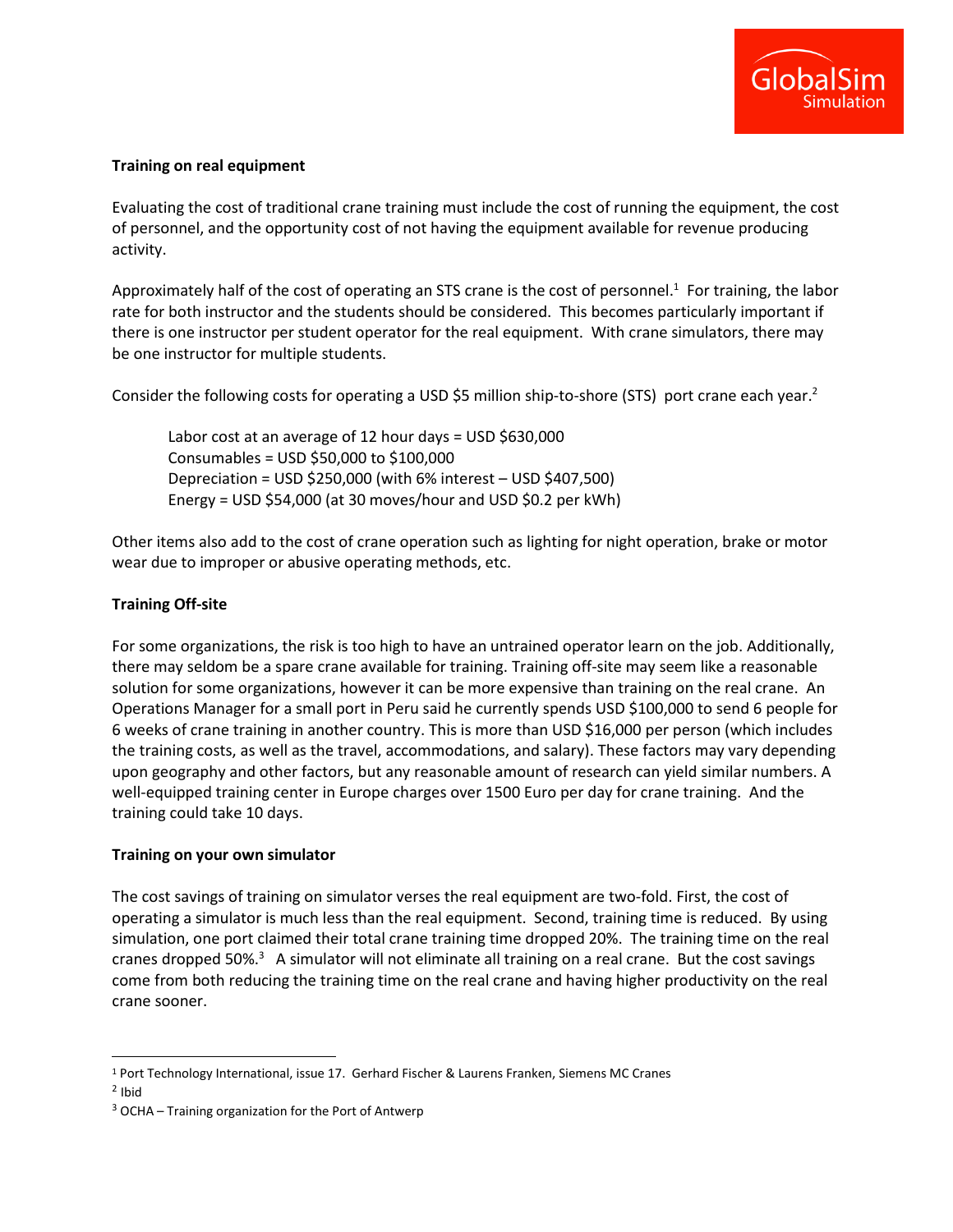

#### **Analysis**

A sophisticate ROI analysis that gives an accurate assessment is difficult. It includes many factors. Not all information may be available. For this assessment, the following variables are considered and a reasonable value is assumed for each variable. Small changes in each value could have a large influence on the result.

| \$ | 220          | Crane cost per hour                                  |
|----|--------------|------------------------------------------------------|
| \$ | 70           | Instructor labor per hour (including benefits)       |
| \$ | 40           | Student labor per hour (including benefits)          |
|    |              |                                                      |
|    |              | <b>Travel costs</b>                                  |
| \$ | 1,500        | Airfare (round-trip)                                 |
| \$ | 130          | Lodging per day (class days plus two)                |
| \$ | 120          | Meals per day (class days plus two)                  |
| \$ | 70           | Car rental/taxi per day (class days plus two)        |
|    |              |                                                      |
| \$ | 1,600        | Off-site training class cost per day                 |
|    | 10           | Training days per student                            |
|    | 12           | Travel days - class days plus two                    |
|    |              |                                                      |
| \$ | $\mathbf{1}$ | Cost of crane accidents per year                     |
|    | 5%           | Percent avoided through better training              |
| \$ | 1            | Crane maintenance costs per year                     |
|    | 5%           | Percent avoided through better operation             |
| \$ | 1            | Crane energy costs per year                          |
|    | 5%           | Percent avoided through better operation             |
| \$ | $\mathbf{1}$ | Profit per TEU times annual crane operator TEU moves |
|    | 5%           | Percent improvement through better training          |

**Variables**

A calculation worksheet was created using the above values. By changing the values in the yellow boxes below, one can get an idea of the relative costs of training. The results will depend primarily on the number of students and the cost of the simulator. Generally, the more expensive the simulator is, the higher fidelity and closer it feels like the real equipment. The highest quality simulators provide a truly immersive training experience. The objective is the provide appropriate training value for the cost of the simulator. In this case, the decision requires balancing the desire for realism and the budget available.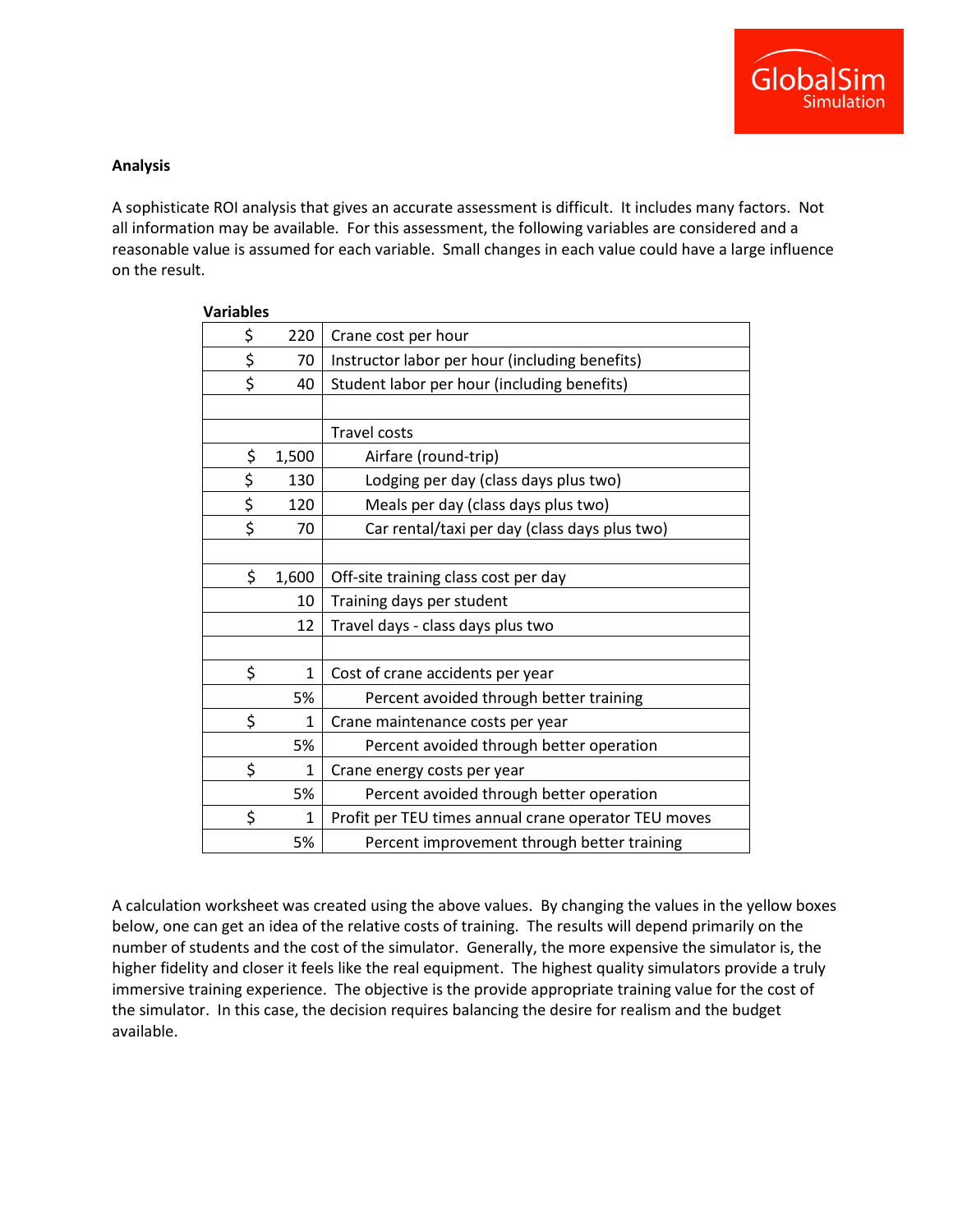

| <b>Calculations</b><br><b>Annual basis</b>                                                                  |                   |                                                       |                |                                               |                  |                                                         |  |  |  |  |
|-------------------------------------------------------------------------------------------------------------|-------------------|-------------------------------------------------------|----------------|-----------------------------------------------|------------------|---------------------------------------------------------|--|--|--|--|
| Edit the value in the yellow boxes                                                                          |                   |                                                       |                |                                               |                  |                                                         |  |  |  |  |
|                                                                                                             | <b>Real Crane</b> |                                                       | Off-site       |                                               | <b>Simulator</b> |                                                         |  |  |  |  |
| Simulator purchase price                                                                                    | <b>NA</b>         |                                                       | <b>NA</b>      |                                               | \$125,000        |                                                         |  |  |  |  |
| $6 \overline{6}$<br>Students trained per year                                                               | 6                 |                                                       | 6              |                                               | 6                |                                                         |  |  |  |  |
| Students per instructor                                                                                     | $\mathbf{1}$      |                                                       | <b>NA</b>      |                                               | $\overline{2}$   |                                                         |  |  |  |  |
| Hard costs<br>Crane operation<br>Instructor labor<br>Student labor<br>Off-site class<br><b>Travel costs</b> | \$<br>\$<br>\$    | 105,600<br>31,200<br>19,200<br><b>NA</b><br><b>NA</b> | \$<br>\$<br>\$ | <b>NA</b><br>NA<br>19,200<br>96,000<br>24,540 | \$<br>\$         | <b>NA</b><br>15,600<br>19,200<br><b>NA</b><br><b>NA</b> |  |  |  |  |
| Soft costs                                                                                                  |                   |                                                       |                |                                               |                  |                                                         |  |  |  |  |
| Accident avoidance                                                                                          |                   | <b>NA</b>                                             | <b>NA</b>      |                                               | \$               | (0.05)                                                  |  |  |  |  |
| Crane operation cost reduction                                                                              |                   | <b>NA</b>                                             | <b>NA</b>      |                                               | \$               | (0.10)                                                  |  |  |  |  |
| Improved productivity                                                                                       |                   | <b>NA</b>                                             |                | NA                                            | \$               | (0.05)                                                  |  |  |  |  |
| <b>Total costs</b>                                                                                          |                   | \$156,000                                             | \$139,740      |                                               | \$               | 34,800                                                  |  |  |  |  |
| <b>Years to recoup investment</b>                                                                           |                   | <b>NA</b>                                             | <b>NA</b>      |                                               |                  | 1.03                                                    |  |  |  |  |
| (Simulator price / (Real crane training cost - simulator training cost))                                    |                   |                                                       |                |                                               |                  |                                                         |  |  |  |  |

In the generic example shown in the above table, an organization that trains 6 students per year (10 days training each) will spend upwards of USD \$156,000 on training (principally on operating costs of the crane itself, along with student and instructor labor). An organization that chooses to outsource crane training will theoretically save, but still pay approximately USD \$139,000, principally on costs for classes and travel/accommodations. Meanwhile, the same organization, if it were to invest in a modest simulator, would spend approximately \$35,000/year on training costs. One consideration often overlooked is the student/teacher ratio on real equipment is typically 1:1, whereas on a simulator it can be 2:1 or even 4:1 (assuming an organization has multiple simulators). By reducing the 1:1 ratio during the early training sessions, organizations can save considerably on labor costs.

Many training centers can streamline their training curriculum and reduce the overall training days by using a simulator early in the training process. Operators become familiar with the controls and can proceed through curriculum more quickly without the fear of failure. Ultimately the learning curve is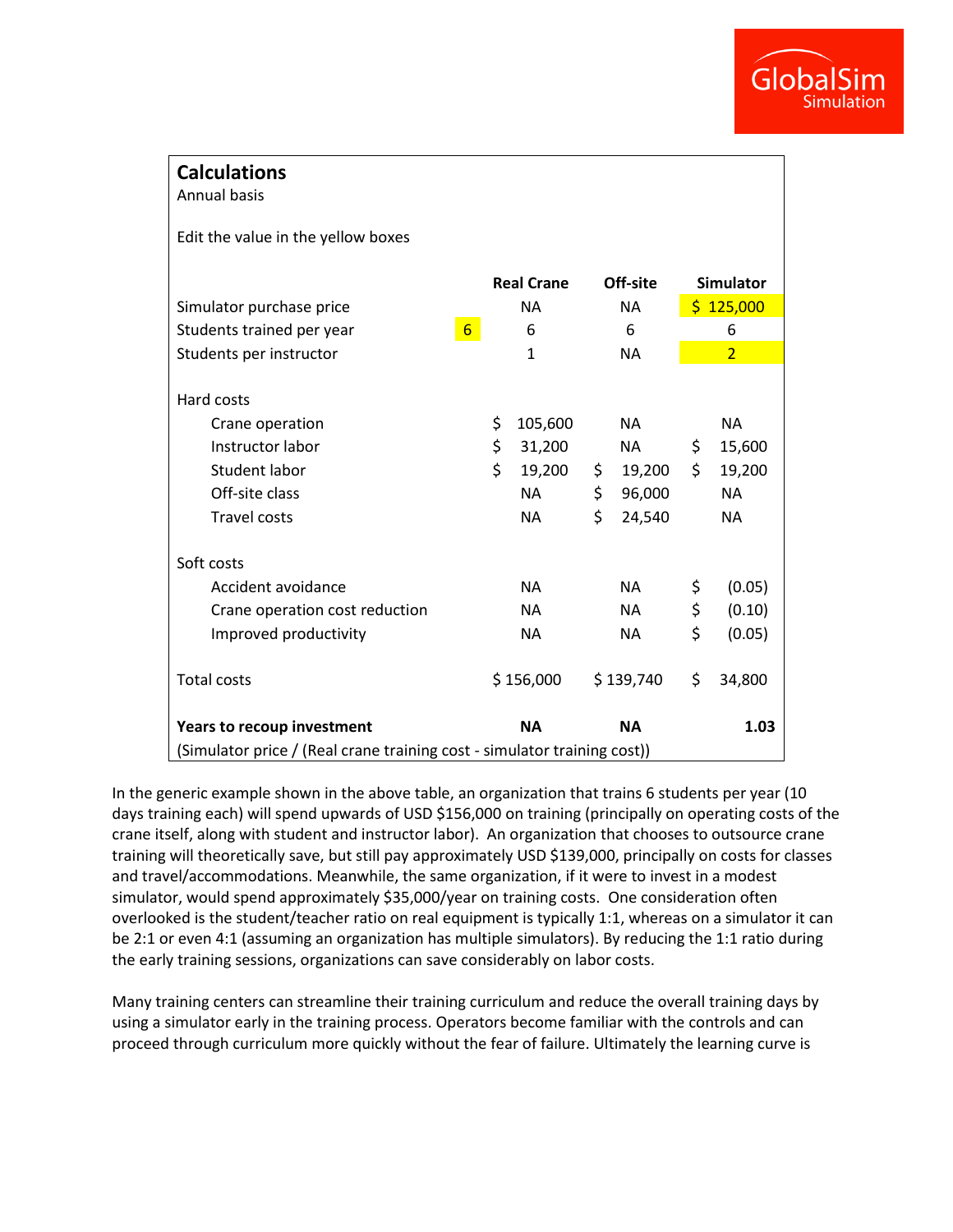

faster and overall training time will decrease by a factor of 10-20%, ultimately saving the organization on training costs.<sup>4</sup>

In addition to considering costs, some training sites can generate revenue by training students from outside the organization.

# **Opportunity Costs**

Opportunity cost is one of the primary reasons terminal operators do not use real cranes for "on-thejob" training. A port crane costs millions of dollars. The crane's purpose is to generate revenue by transferring cargo as fast as possible between the dock and the ship. The time for ship turn-around in a port is a major consideration for shipping lines. They want the cargo transferred as efficiently as possible so they can travel to the next port. If terminals are slow in transferring cargo, they risk losing business in addition to spending money on slow transfers.

If a crane is tied up in training, it is not generating revenue. Novice crane operator are typically not very fast (terminal operators measure container moves per hour to assess productivity). From these productivity measurements, specific profits or losses can be calculated. For example, if the moves per hour were to increase 5%, the resulting profit could be calculated. On the other hand, if the efficiency were to decline, the loss in profits could be calculated. Even if there is idle time on a crane, there are still high costs to crane operation. These calculations can show the cost of using a crane for training. They can also show the increased profit by having faster crane operators.

# **Increase the Efficiency of Novice Operators**

Most novice crane operators will slowly become more efficient over time, however during the first 90 days a newly minted crane operator is least productive. Organizations that invest in a simulation may have an advantage as their crane operators can experience rigorous scenarios and exercises on a simulator that would be impractical to do on real equipment. A 5%-10% increase in operator efficiency (as measured by moves-per-hour) can translate to thousands of dollars of cost savings.

One big advantage that a simulator brings to an organization is the ability to offer remedial and refresher training. If a crane operator experiences an accident or has need to enhance his/her skills, training on a simulator is a far superior solution that can help re-instill confidence in the operator. One training organization in Le Havre, France<sup>5</sup> uses their simulator to train each year to experienced operators on difficult and unexpected situations (i.e. unexpected cell phone ringing). Organizations can set up scenarios to represent difficult environments and scenarios to test even the savviest and most experience crane operators.

 $\overline{\phantom{a}}$ 

<sup>4</sup> OCHA Training Center in Antwerp, Belgium; MEA training center in Montreal, Quebec, Canada

<sup>5</sup> GMP Training Center, Le Havre, France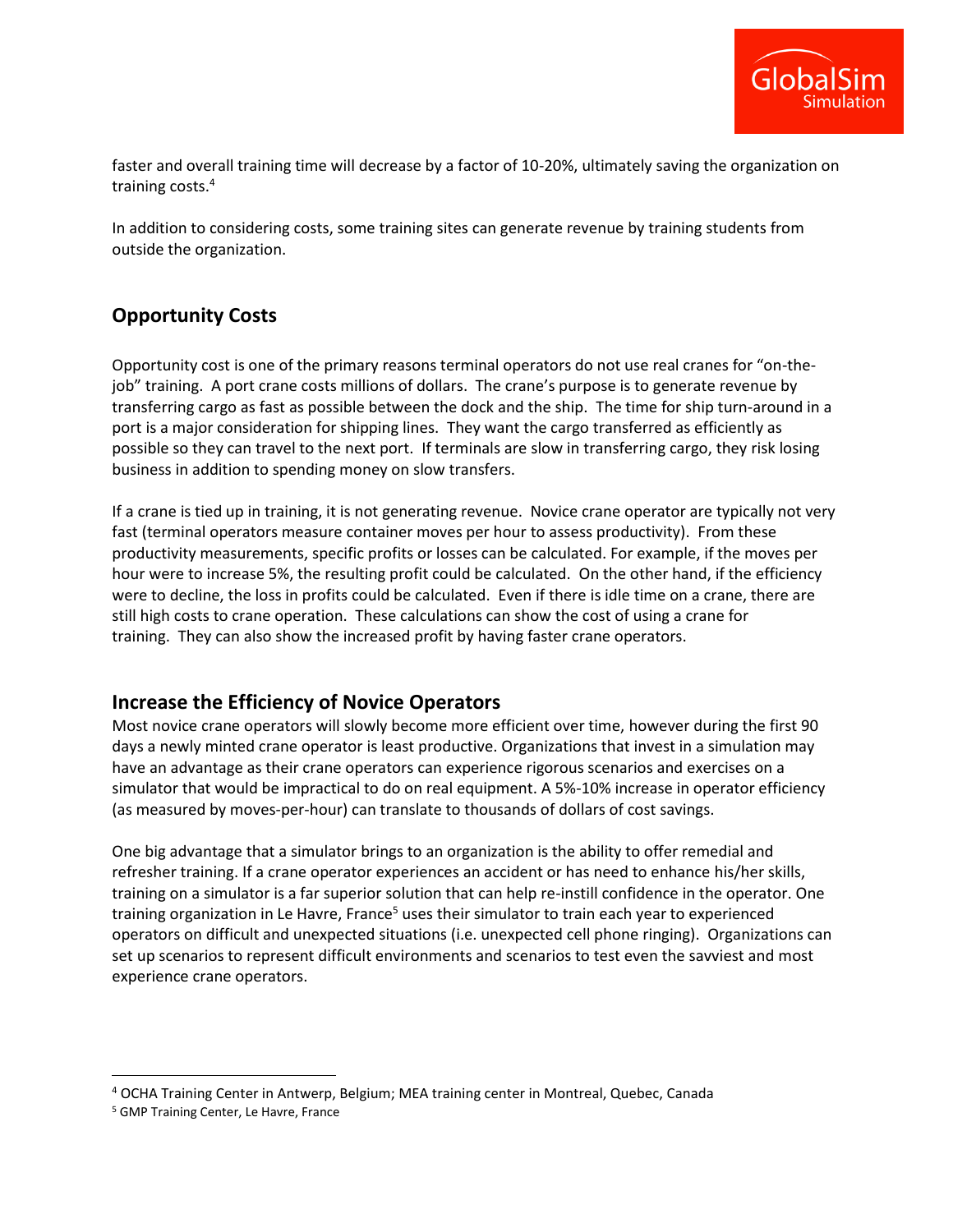

### **Reduce Accidents**

#### **Practice Emergency Operations**

An obvious reason for training is to avoid accidents. Skilled operators have learned to operate quickly and safely. A fast crane operator could ultimately cost the terminal operator because bad habits cause unnecessary wear on the crane and increase the chance of accidents. Safety officers can provide the annual costs of accidents at a terminal. They may even have records that specify crane accidents due to operator error. The accidents can range from equipment damage to cargo damage. One company's training center calculated the millions of dollars of damage to equipment over ten years. By preventing just five percent of the accidents, they could have paid for multiple simulators. There is no danger or damage in having a simulated accident. Students can practice uncommon or dangerous operations multiple times without fear of expensive errors. Plus, an instructor can provide after action evaluation to help all the student's benefit from one student's error.

Accidents that harm personnel can be even more expensive. In addition to direct costs, there are indirect costs such as lower moral, lost labor, insurance premiums, etc. A novice is more likely to have an accident. Practicing on a simulator can improve the student's skill and confidence in the early part of training. They become safer crane operators in addition to being faster.

### **Screen Crane Operators**

Another significant advantage and opportunity that a simulator affords a training center is the ability to screen (or weed out) potential operators. Many organizations will hire (or promote) individuals based on their self-promoted experience (i.e. resume, job history) or their seniority. In many cases, an organization will immediately invest in training that may take days or weeks. By utilizing a crane simulator, an organization can (sometimes within minutes) detect a candidate's real ability to operate a piece of equipment. An instructor or administrator can easily develop a scenario to test a candidate thoroughly on multiple different actions. Organizations can save time, money, and trouble by not advancing the career of individuals who don't measure up when evaluated in the simulator.

### **Monitor / Test all students objectively**

In a training and testing environment it becomes difficult to avoid biases and favoritism. Rater bias is a common problem as instructors may be consciously or sub-consciously favoring students on factors unrelated to ability (i.e. friendships, personality types, etc.). A simulator helps prevent this rater bias by providing a built-in database and monitoring system that will measure all students equally and objectively. Scores and statistics showing collisions (minor, major, and fatal), moves-per-hour, optimized paths, and much more are already built into the simulator system.

### **Summary**

There are multiple points to consider when evaluating simulation as a part of a curriculum to train crane operators. While not every organization may have the ability, or need to acquire a simulator, there is much evidence from a quantitative and qualitative perspective to suggest that a simulator is a worthwhile investment to an organization, particularly when training operators is a consistent and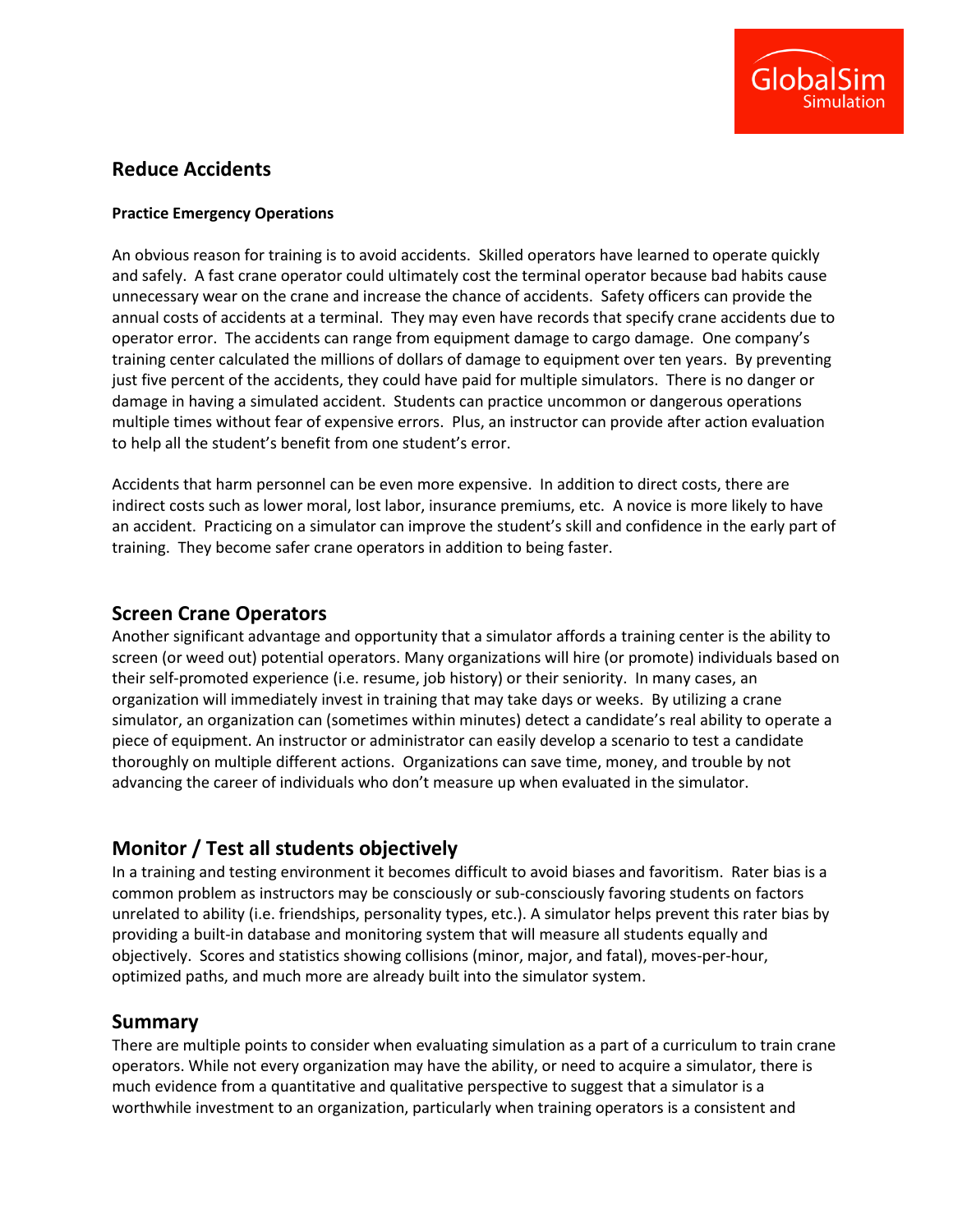

ongoing occurrence.

Perhaps the best evidence we can provide is our own list of clients who continually invest in simulators as an effective training tool for their own organization. Below is just a partial list of our clients, many of whom are happy to welcome guests or share their experiences using crane simulators:

- **OCHA (Port of Antwerp, Belgium)** Straddle Carrier and Crane Training System. Configured with a Straddle Carrier model, Ship-to-Shore Container Gantry Crane model, and a Mobile-Jib Portal Harbour Crane model
- **Georgia Port Authority (Savannah, Georgia, USA)**  Full Mission Crane Training System configured with Ship-to-Shore crane, RTG Crane, etc.
- **Montreal Employers Association (Montreal, Quebec, Canada) Full Mission Crane Training** Simulator featuring multiple crane models (including STS, RTG, Ship Pedestal). Two K-Sim Essential crane simulators featuring multiple models.
- **Pacific Maritime Association (Oakland, CA) Full Mission Crane Training system featuring** multiple models (STS, RTG, Mobile Harbour, Ship Pedestal) configured in a portable trailer unit.
- **Thailand Port Authority** –Full Mission Crane Training System. Configured with a Ship-to-Shore Container Gantry Crane model and RTG Crane Models
- **Port of the Americas, Ponce, PR** Crane Training System. Configured with a Ship-to-Shore Container Gantry Crane model and a Mobile-Jib Portal Harbour Crane model
- **Port of Marseille, France** Crane Training System. Configured with 3 different Ship-to-Shore Container Gantry Crane models (Reggiane, Kone, and Paceco), a Jib-Boom Portal Crane model (Potain), and a Mobile-Jib Portal Harbour Crane model (Gottwald)
- **Shanghai Maritime University**  Advanced Dome System with Port Crane models including Shipto-Shore Crane and RTG.
- **Port of Colombo, Sri Lanka** Crane Training System. Configured with 2 different Ship-to-Shore Container Gantry Crane models, a Rubber Tyred Gantry Crane model, and a Rail Mounted Gantry Crane model
- **South African Port Operations** Three (3) Crane Training Systems. Configured with a Ship-to-Shore Container Gantry Crane model and a Rubber Tyred Gantry Crane model. These systems were installed in standard 40' ISO containers
- **Freeport Container Port, Grand Bahamas** Crane Training System. Configured with a Ship-to-Shore Container Gantry Crane model and a Rubber Tyred Gantry Crane model. This system was installed in a standard 40' ISO container